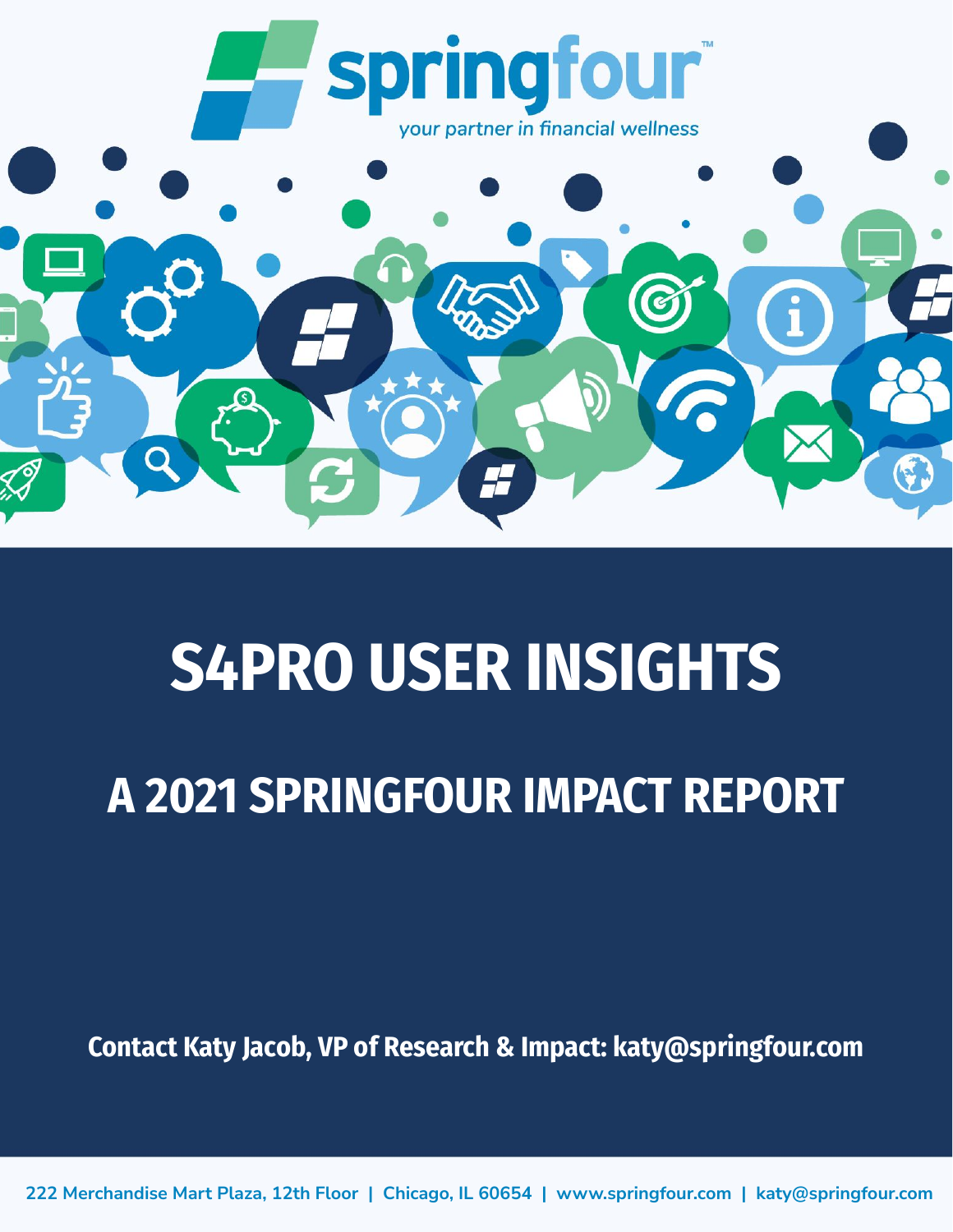



# **2021 S4PRO USER SURVEY RESULTS**

In November 2021, SpringFour conducted its annual survey of S4pro users (agents and counselors). We conduct this survey to get a sense of user experience, to obtain feedback and improve our products, to understand best practices, and to learn more about how SpringFour benefits end users – individuals and families who are struggling. Survey highlights are below.



#### **POWERING FINANCIAL HEALTH**

**93%** of users say SpringFour helps customers reduce monthly expenses; **86%** report that SpringFour helps customers get on track with payments



#### **ENSURING EFFICIENCY**

**94%** say SpringFour resources are reliable and easy to use



#### **GROWING BRAND VALUE AND TRUST**

**94% s**ay using SpringFour makes them feel better about the work they're doing; **85%** say SpringFour makes customers feel more positively about their company



#### **IMPROVING CUSTOMER EXPERIENCE**

**90%** agree that SpringFour improves interactions with customers **89%** relate that SpringFour helps with customer retention;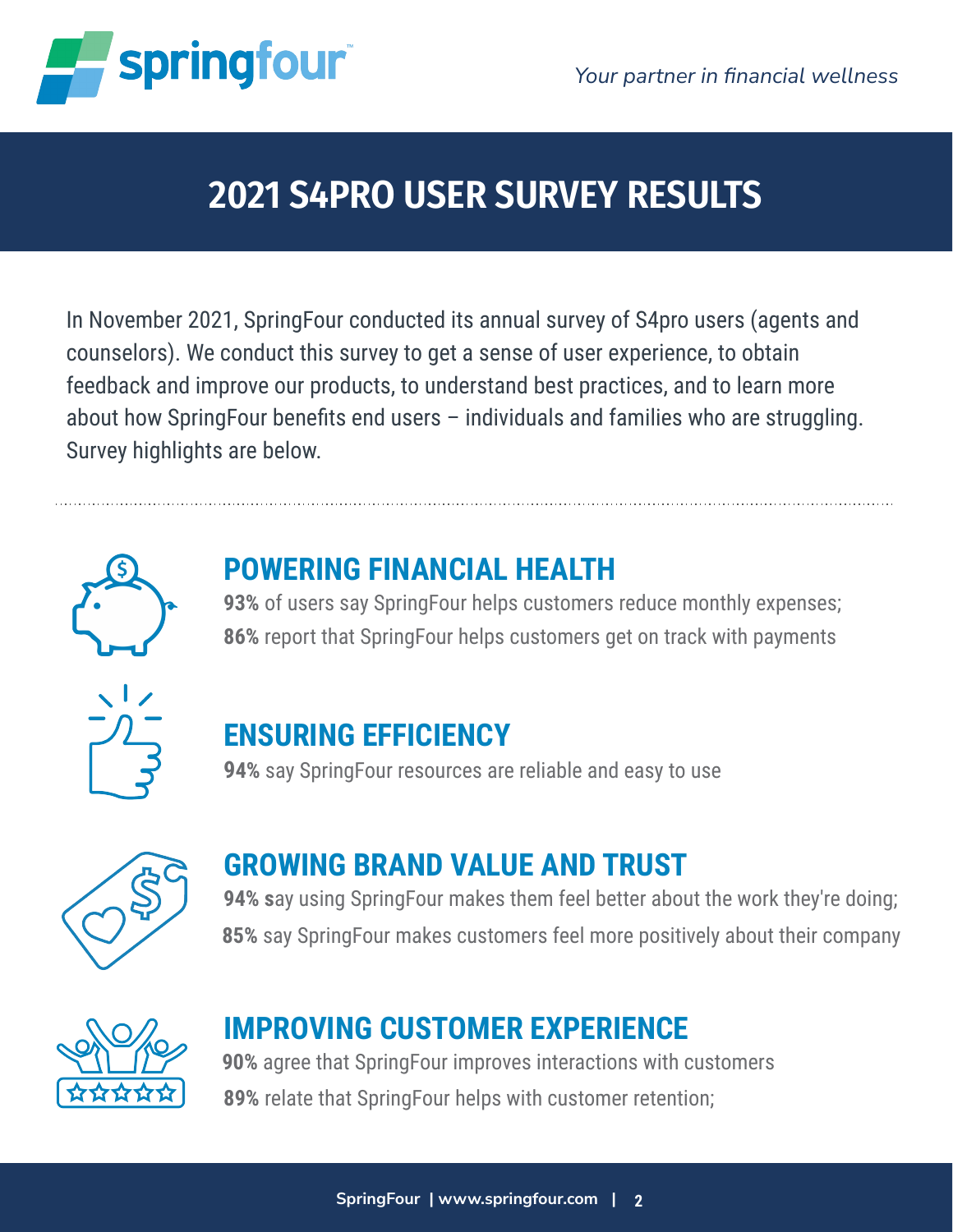

### **CRITICAL CONSUMER NEEDS**

**SpringFour asked agents and counselors to report back on the most critical financial health issues facing their customers. Results show that basic needs and living expenses are causing families financial stress – making access to resources critical. SpringFour continues to see high demand for food, housing, and utility resources, among other categories.**

#### **Agents and counselors say these are the most pressing financial health concerns facing their customers.**